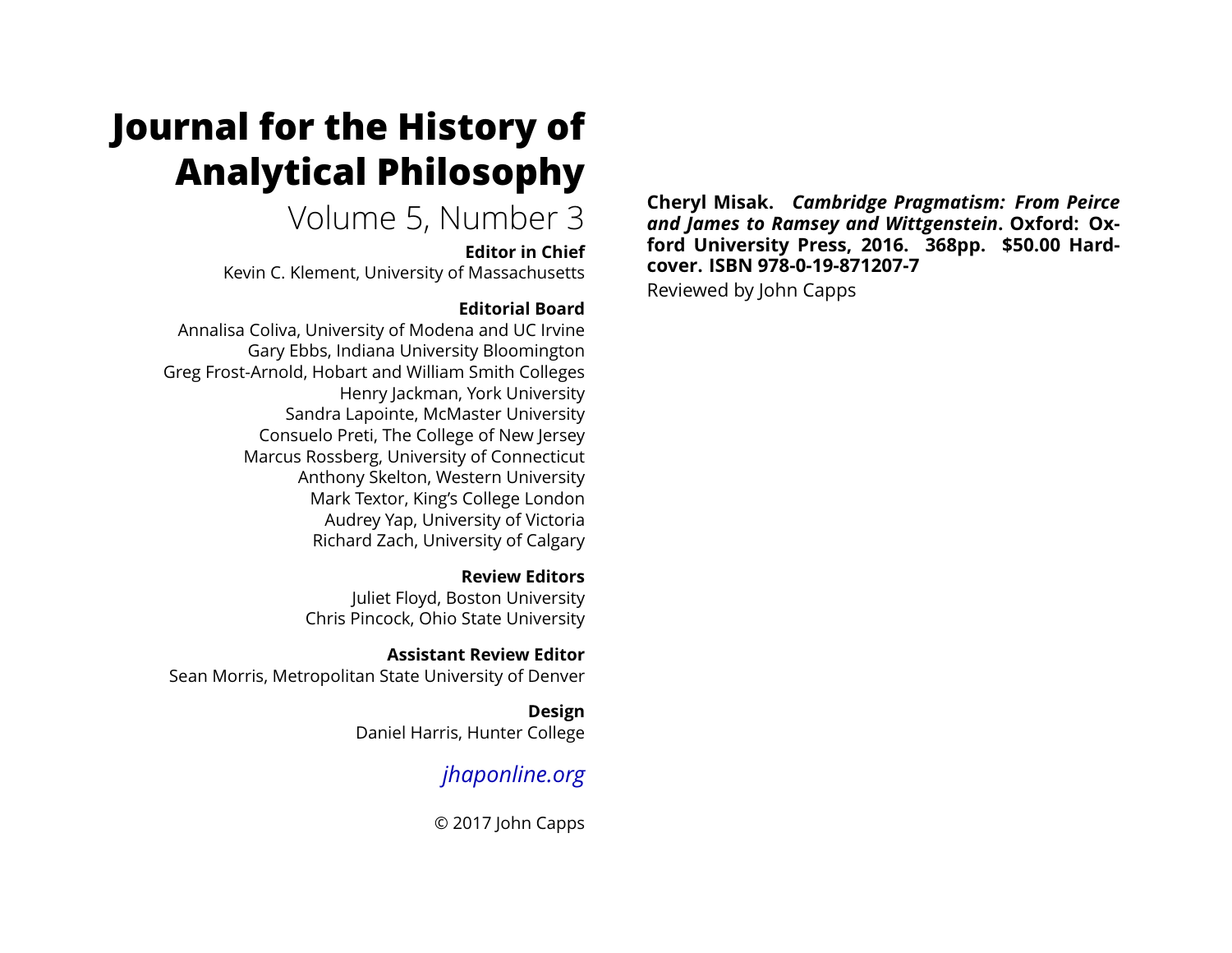## **Review:** *Cambridge Pragmatism: From Peirce and James to Ramsey and Wittgenstein***, by Cheryl Misak**

## John Capps

It's nice, every once in a while, to read a good book that makes you reassess what you do for a living. Cheryl Misak's *Cambridge Pragmatism* fits the bill, telling the story of how the Cambridge, Massachusetts, pragmatism of Peirce and James was ultimately absorbed into the Cambridge, England, pragmatism of Ogden, Ramsey, Russell and the later Wittgenstein. As Misak puts it, her aim "is to map and explore some unfamiliar but important territory in the history of analytic philosophy" (ix): namely, how Peirce's pragmatism, in particular, had a profound and positive effect on the development of an important strand of analytic philosophy. Or, alternatively: to show how philosophers in Cambridge, England, were in fact pragmatists whether they admitted it or not.

It's important to map this territory because, as Misak notes, there is a "standard story" that has pragmatism and early analytic philosophy deeply at odds with each other: a story where "Russell, Moore, and, to a lesser extent, Wittgenstein, savaged pragmatism, leaving it never to fully recover" (1). On this story, analytic philosophy out-competed pragmatism by, among other things, providing a level of clarity and consistency that had been conspicuously absent in the work of James, Dewey, and other pragmatists. In addition, and despite pragmatism and early analytic philosophy sharing many of the same philosophical opponents, this story also has it that pragmatism had at best a negative influence on the development of analytic philosophy: on this view, pragmatism most helped Russell, Moore, and Wittgenstein by making clear what they clearly were not.

By now we know that this standard story is greatly oversimplified. As Misak has argued elsewhere (e.g., [Misak 2013\)](#page-5-0) pragmatists and the first wave of logical empiricists to the United States knew and respected each other's work. Others, such as George Reisch and Thomas Uebel, have shown how pragmatists and logical empiricists made common cause, throughout the 1930s, against various forms of idealism and neo-Thomism. After WWII we continue to find significant—and explicit—overlap between pragmatism and analytic philosophy in the work of Carnap, Quine, Goodman, and many, many, others. Taken together, these facts suggest that the standard story hasn't done the historical record justice.

There's nothing terribly new in questioning the standard story of how pragmatism and early analytic philosophy got along. However, in *Cambridge Pragmatism* Misak does something much more interesting by arguing for a direct line of influence from Peirce (and, to a much lesser degree, from James) to the mature philosophical positions of Russell and Wittgenstein. If she's right, then not only are the differences between pragmatism and early analytic philosophy overblown, but there are important and largely unrecognized lines of influence leading from the former to the latter.

To see these connections requires a somewhat selective reading of Peirce, focusing on his conceptions of belief, action, and truth, and the application of these concepts to topics ranging across logic, mathematics, science, religion, and ethics. While some of this may be old news to readers of Peirce, or to those familiar with her writings on him, Misak presents Peirce as first having a dispositional account of belief, where beliefs are understood less in terms of their representational content (if any) and more in terms of whatever actions they typically produce. This leads, second, to a pragmatic account of truth, where a true belief is one that will never disappoint. Here, Misak wisely avoids Peirce's rhetoric of beliefs that are "fated" to be univer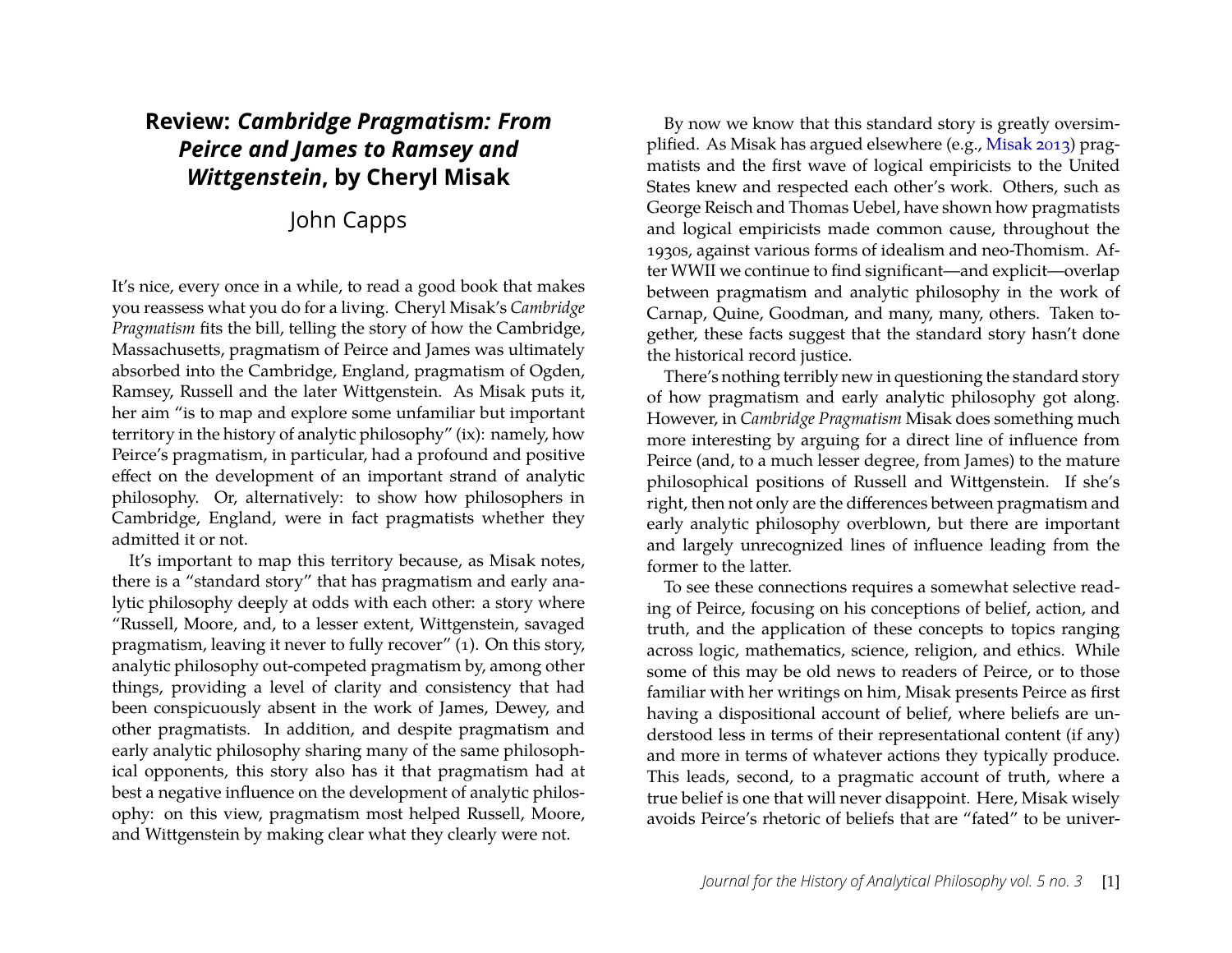sally accepted and instead focuses on the concrete role that truth plays in assertoric discourse: by labeling a proposition "true" we take responsibility for asserting it and signal our willingness to give evidence in its support. Turning, finally, to the question of which topics are belief- and truth-apt in Peirce's sense, Misak suggests that they might all be: while empirical science may be the most obvious illustration of Peirce's conception of belief and truth, Peirce also argued that "logic is a 'normative science,' along with ethics and aesthetics" in the sense that "logic is about finding habits of reasoning and inference that do not lead us astray" (39) and, similarly, ethics and aesthetics are about our ultimate goals and how to go about achieving them. Misak thus reads Peirce as a global pragmatist (more on this later) who could apply a pragmatic account of belief and truth across the board.

With Peirce's views now on the table—and, honestly, she gives a more coherent account of his positions than Peirce was ever able to provide—Misak then turns to the channels by which Peirce's views became known in the UK. James certainly deserves some credit for bringing Peirce's pragmatism to a wider audience, though, as he was well aware, his doctrinal differences and more accessible style often led to misunderstanding and misinterpretation. (Here, it's nice to see that James could give as well as he got: Misak quotes a letter to Horace Kallen where James complains "Poor childish Moore! . . . He crawls over the outside of my lecture like a myopic ant over a building, seeing only the spot he touches, tumbling into every microscopic crack" (115).) F. C. S. Schiller and Victoria Welby were also important conduits, with special credit going to Welby, who was not only the go-between connecting Peirce and Russell, but also played a crucial role in introducing C. K. Ogden to Peirce's work, at one point writing to Peirce, "I have found you, I think, a disciple at Cambridge" (84). Ogden would, in turn, prove instrumental in introducing Peirce to a wider British audience both by helping publish the UK edition of a selection of Peirce's writings [\(Peirce 1923\)](#page-5-1), and by including a short appendix on Peirce in his and I. A. Richards' widely-read *The Meaning of Meaning* [\(1923\)](#page-5-2). Even more significantly, Misak notes, Ogden could take credit for introducing Frank Ramsey to the work of both Peirce and Wittgenstein, making Ramsey the crucial missing link between the two Cambridges.

When Ramsey arrived in Cambridge, in 1921, Misak argues that pragmatism was very much in the air, with even Russell embracing something like Peirce's dispositional account of belief (though not his account of truth). By this time Ramsey would have been well aware of pragmatism through James' writings, C. I. Lewis' [1918](#page-5-3) *A Survey of Symbolic Logic*, Russell's increasingly sympathetic treatment in *The Analysis of Mind* and, after 1923, through his close reading of the edited collection of Peirce's writings that Ogden helped publish. Drawing on Ramsey's unpublished diaries and notes, in addition to his published papers, letters, and drafts of what was later published as *On Truth* [\(1991\)](#page-5-4), Misak makes a compelling case that Ramsey, too, was moving toward a Peircean conception of belief. "Peirce," Misak writes, "was becoming a major presence in Ramsey's intellectual life" (168). Even more significantly, however, Misak argues that Ramsey was also soon moving toward a pragmatic account of truth.

This might seem rather surprising, given that Ramsey is usually associated with a redundancy or proto-deflationary theory of truth. But Misak argues that, after about 1926, Ramsey saw that an adequate account of truth needs to do more than note the equivalence of " $p$ " and "' $p$ ' is true": if one has a disposition toward a dispositional account of belief, as Ramsey did, then it's natural to ask what sorts of dispositions, in general, go along with believing that *p* is true. Ramsey came to much the same conclusion as Peirce: the belief that *p* commits one to giving reasons for *p* and considering the evidence for and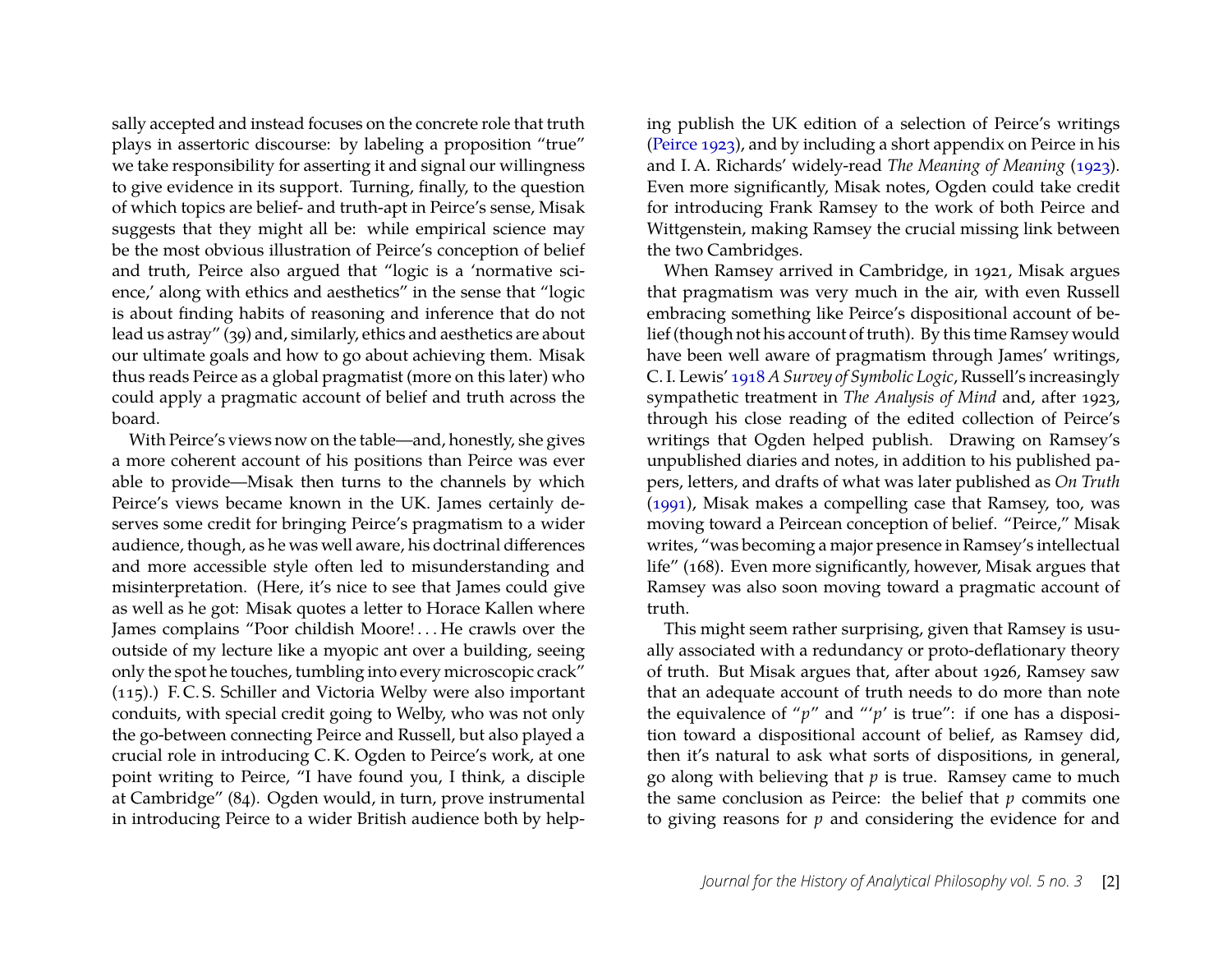against it. Thus, on Misak's reading of Ramsey, "if we unpack the commitments we incur when we assert or believe, we find that we have imported the notions of fact (vaguely conceived), experimentation, and standards for good belief" (230). Pragmatic approaches to meaning and truth thus offer a tidy, mutually-reinforcing package that is an attractive alternative to the more typical combination of a representational theory of meaning with a correspondence theory of truth—while also offering a meaningful extension beyond the truism at the heart of deflationism.

Finally, this package leaves open the possibility of meaningful, truth-seeking, inquiry into normative questions of ethics and aesthetics. Misak sums up the implications for ethics:

Ramsey's picture is as follows. What it is to have a belief is to act on it, in a suitably complex set of ways, and if we have belief-habits with respect to ethical matters, and can evaluate those habits (given our desires), then ethical beliefs fall under our cognitive scope . . . . Even in this highly personal domain, we might be able to give reasons for our attitudes—reasons of a Jamesian sort—and remain sensitive to experience. (219)

Ramsey thus begins to sound very much like Peirce with a small, humanizing, helping of James. However, Ramsey also went beyond Peirce in some significant ways. Misak cites, in particular, Ramsey's account of partial belief, his awareness that different beliefs will stimulate different kinds of dispositions, and his understanding of how pragmatic accounts of truth can reframe the intuitions supporting correspondence theories (223).

If Misak is right, then Peirce had a significant and lasting influence on Ramsey. The question, then, is whether Ramsey had a similar influence on Wittgenstein. To begin with, Ramsey's familiarity with Wittgenstein's early thought is, of course, well known: in translating the *Tractatus*, Ramsey had the benefit of extensive conversations with Wittgenstein and his [1923](#page-5-5) review in *Mind* still stands as both an excellent summary and critique

of that work. Wittgenstein seems to have taken Ramsey's criticisms seriously, so that when he returned to Cambridge in January 1929 he and Ramsey were in frequent and close contact until Ramsey's untimely death just under a year later, at age 26. Misak draws on a wide range of unpublished papers, lecture notes, and correspondence in order to piece together Ramsey's influence during this year. In an especially poignant passage, she quotes from unpublished notes Wittgenstein made the day after Ramsey's death (Wittgenstein had visited Ramsey in the hospital just two days before), where he dwells over a dispositional account of belief, "the pragmatic conception of true and false," and the equation of meaning and use—or that "the sense of a sentence is its purpose" (240). This and other writings provide significant textual evidence that Wittgenstein continued to engage with Ramsey's thought even after his death.

That Wittgenstein eventually embraced some broadly pragmatic positions is, of course, no secret. What Misak provides is strong circumstantial evidence that Ramsey played a crucial part in nudging Wittgenstein along this path, toward an emphasis on actual practice and away from representational idioms. As she notes, the story is complicated by the fact that Wittgenstein often spoke dismissively of both Ramsey ("a bourgeois thinker") and pragmatism ("So I am trying to say something that sounds like pragmatism. I am being thwarted by a kind of *Weltanschauung*"), but Misak argues that these remarks are the product of Wittgenstein's temperamental aversion to philosophical theories that aimed to answer questions—often of an ethical, religious or mystical nature—that, he thought, were unanswerable. In order to make room for this mystical streak (which Ramsey found exasperating) Wittgenstein was led to view truth as relative to different language games (277) and therefore resisted considering "a unified account or theory of truth, even if that unity arises out of, and is sensitive to, diverse practices" (257). As a result Wittgenstein resisted the pragmatism label, eschewing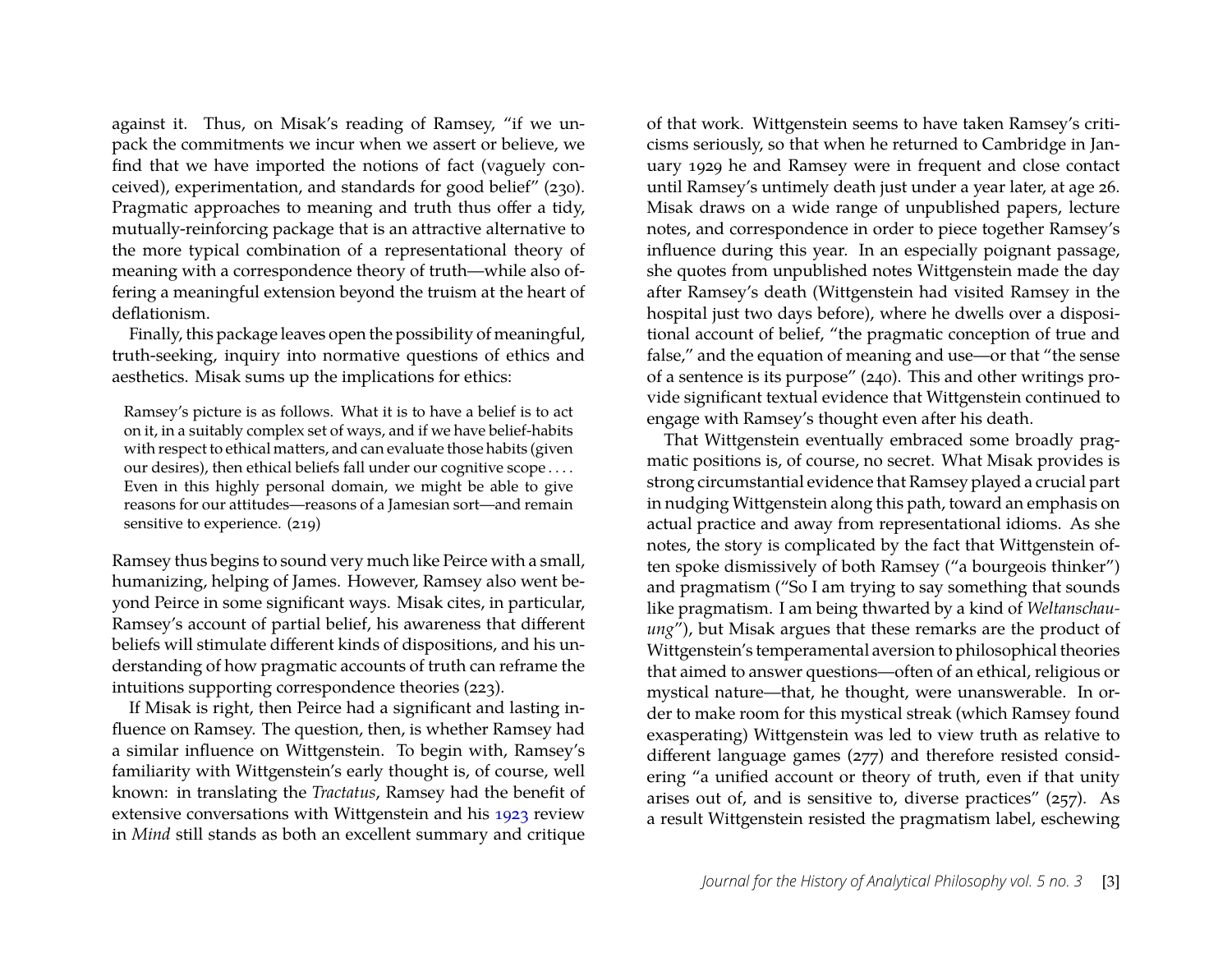any theory that made substantive general claims. But, as Misak notes, this is such a neurotically narrow conception of pragmatism that Wittgenstein is in no way "entitled to reject the kind of modest theory Peirce and Ramsey were trying to articulate." Ironically, Misak concludes, "it seems that Wittgenstein is being thwarted by *his own Weltanschauung*—the one that prevents him from accepting any kind of theory at all" (279). Thus in the end it's possible that Ramsey had *too* much of an influence on Wittgenstein, providing the pragmatic impulse that Wittgenstein eventually took to an extreme.

Misak faces several challenges in linking Peirce, Ramsey, and Wittgenstein, the history of American pragmatism, and early analytic philosophy. Peirce, arguably, may have written too much, from which it's sometimes difficult to extract a clear philosophical position; Ramsey arguably wrote too little, with many of his views still evolving before his untimely death; Wittgenstein interpretation is a notoriously risky endeavor (as Misak notes, interpreting Wittgenstein is "a delicate matter, likely to disintegrate in one's hands" (275)); there are perennial debates about what counts as pragmatism and analytic philosophy in the first place. Making connections between these figures and traditions can be a treacherous undertaking across terrain studded with landmines and potential pitfalls. Having said that, I find Misak's case overall persuasive: it's deeply researched, thoroughly defended, and offers a sensitive reading of the figures and philosophies in our not-so-distant past.

In a recent review of *Frank Ramsey (1903–1930): A Sister's Memoir*, by Margaret Paul, Ray Monk bemoans the fact that it largely ignores the last year of Ramsey's life and his interactions with Wittgenstein:

One is left with the unshakable impression that at least one chapter is missing, which happens to be the very chapter that many of us most wanted to read. If that chapter had been written, it would surely have given us a detailed description of the year that Wittgenstein and Ramsey spent together at Cambridge, and traced

the influence the two had on each other, as Wittgenstein attempted to revise his thoughts on logic in the light of Ramsey's criticisms and Ramsey attempted to develop a theory of truth. [\(Monk 2016\)](#page-5-6)

While Monk describes the shift in Wittgenstein's thought somewhat differently, as a shift toward intuitionism in mathematics, he is certainly correct that "the story of this shift, and the part (if any) played in it by Ramsey's conversations in 1929 with Wittgenstein, would be of enormous interest to anyone concerned with the development of philosophy in the twentieth century."

*Cambridge Pragmatism* goes a long way toward satisfying the need for a philosophically astute intellectual biography of Ramsey. Misak's chapter on Ramsey clocks in at 75 pages and carefully tracks his evolving views on belief, truth, and the legitimate reach of philosophical inquiry. It draws specific connections between his and Wittgenstein's later views and makes a compelling case for Ramsey's importance to the history of analytic philosophy. *Cambridge Pragmatism* is simply the best and most comprehensive overview of Ramsey's philosophical thought that I know of.

Of course, as with any book of this scope, there are still some lingering questions. For example, given Misak's case against the "standard story" of the relationship between pragmatism and early analytic philosophy, one is left wondering how this story ever became so standard: how exactly was it that, despite their obvious similarities and areas of overlap, pragmatism and analytic philosophy came to be viewed as competitors, not allies? And, no doubt, there are interesting stories to be told involving other philosophers (such as Dewey, Carnap, and Stevenson), though perhaps these would take us too far—geographically and thematically—from the two Cambridges of her title.

Finally, this book is not just good history but also a good piece of original philosophy—with implications for present-day debates. Recently figures such as Simon Blackburn, Robert Bran-